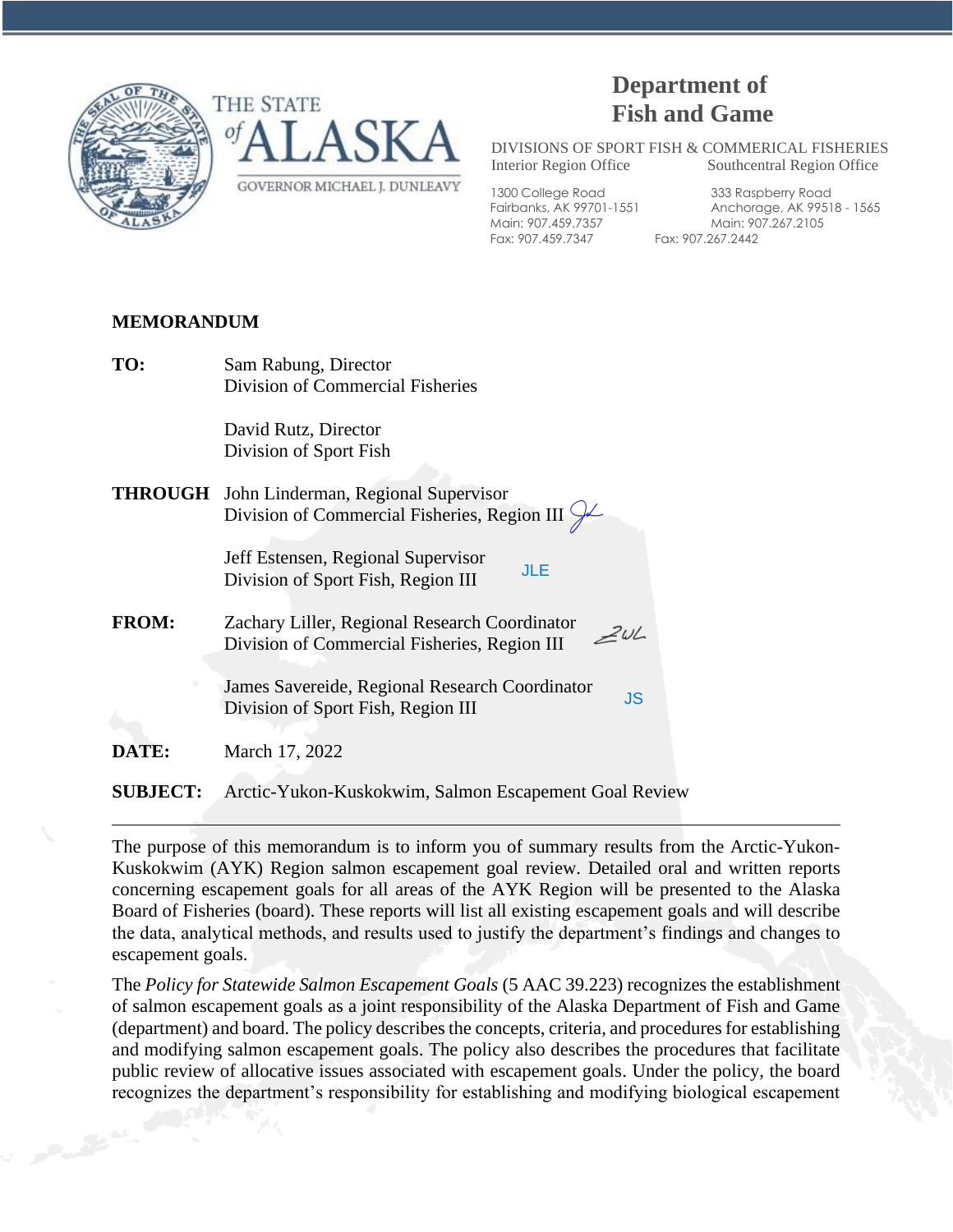goals (BEG) and sustainable escapement goals (SEG). Further, the policy identifies the board's responsibility to review BEGs and SEGs established by the department and determine the appropriateness of establishing optimum escapement goals (OEG) to address allocative factors.

Pertinent escapement goal definitions are:

5 AAC 39.222 (f)(3) *"biological escapement goal* (BEG): the escapement that provides the greatest potential for maximum sustained yield . . .;"

5 AAC 39.222 (f)(36) *"sustainable escapement goal* (SEG): a level of escapement, indicated by an index or an escapement estimate, that is known to provide for sustained yield over a 5 to 10 year period, used in situations where a BEG cannot be estimated or managed for . . .;" and

5 AAC 39.222 (f)(25) *"optimal escapement goal* (OEG): a specific management objective for salmon escapement that considers biological and allocative factors and may differ from the SEG or BEG . . .."

Since the inception of the *Policy for the Management of Sustainable Salmon Fisheries* and the *Policy for Statewide Salmon Escapement Goals* in 2000 and 2001, comprehensive escapement goal reviews have been conducted every 3 years for the AYK Region (ADF&G 2004; Brannian et al. 2006; Molyneaux and Brannian 2006; Volk et al. 2009; Conitz et al. 2012; Conitz et al. 2015; Liller and Savereide 2018). The timing of the department's escapement goal reviews aligns with regularly scheduled board meetings addressing AYK finfish regulatory proposals. This alignment facilitates review of allocative issues associated with escapement goals and provides opportunity for public input.

In preparation for the board's 2023 AYK finfish meeting, the department convened an interdivisional team (review team) to consider available information and make changes to salmon escapement goals for the AYK Region, where warranted. The review team was comprised of area managers, area research biologists, regional coordinators, biometricians, and fishery scientists from the Divisions of Commercial Fisheries and Sport Fish. The review team coordinated escapement goal review activities, met periodically, discussed results, and developed consensus on escapement goal changes. Previous teams have made substantial strides in establishing salmon escapement goals based on the best available information at the time. This review team focused its efforts on 1) stocks with existing escapement goals for which new information suggested an updated analysis might result in a revised escapement goal and 2) goals that should be discontinued because they no longer align with current fisheries assessment or management practices. Potential for new goals were discussed but none suggested for the AYK Region.

Public engagement during the escapement goal review process is a high priority for the department. In the past, the department's AYK Region held in-person meetings to seek public input on escapement goals prior to finalizing results. Due to COVID-19, in-person meetings were not possible during this review cycle. Alternative virtual meetings were considered but not pursued. On February 9, 2021, the department issued an Advisory Announcement to notify the public of ongoing escapement goal review efforts and options for public engagement through the board process. The decision to address public input on escapement goals through the board process aligns AYK Region stakeholder engagement activities with the *Policy for Statewide Salmon Escapement Goals* and is consistent with department, board, and public interactions on salmon escapement goals in other regions of the state.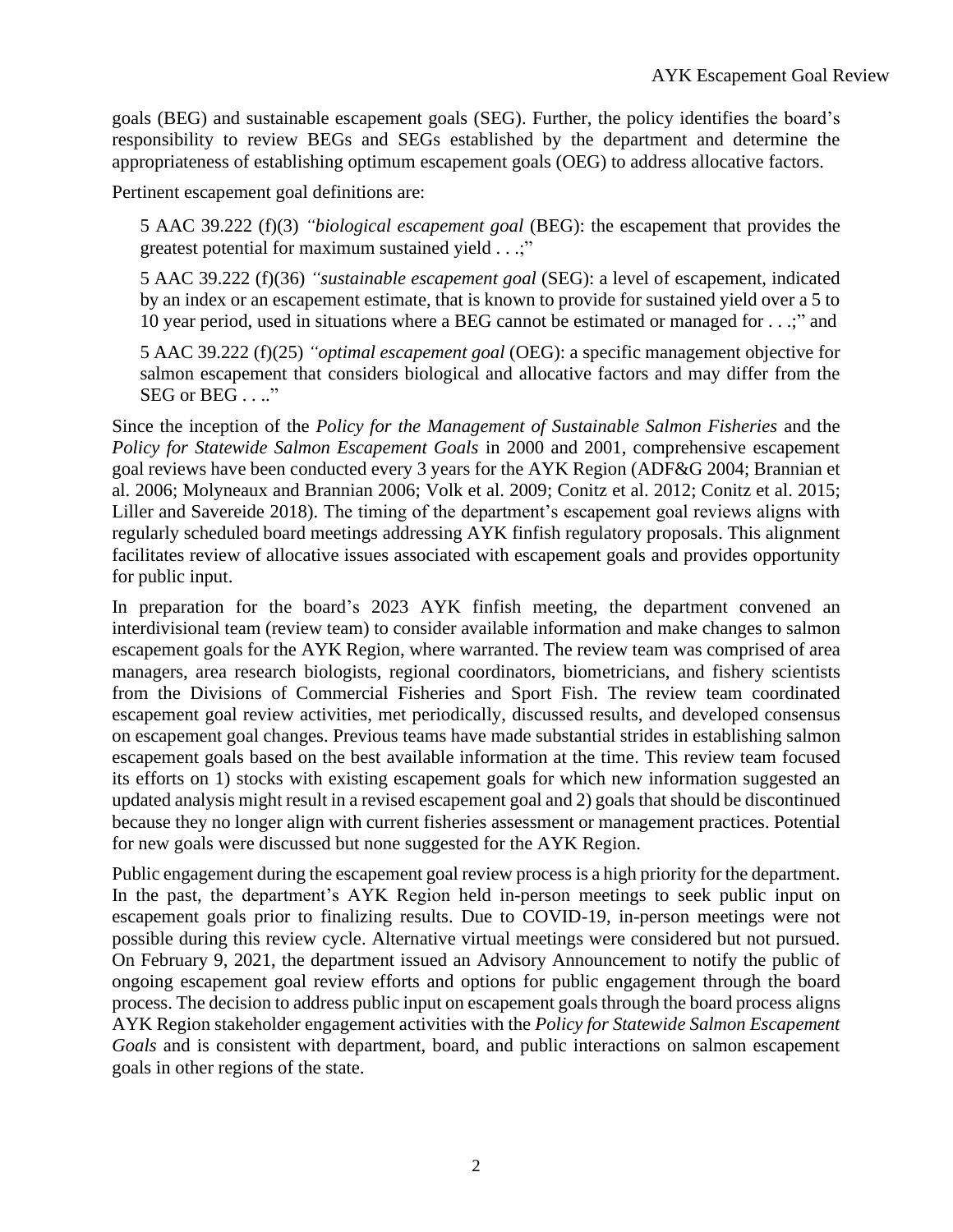Escapement goal findings for each management area are summarized below.

#### **Norton Sound-Port Clarence and Kotzebue Management Areas**

A total of 18 escapement goals exist across the Norton Sound-Port Clarence and Kotzebue Management Areas (Table 1). All escapement goals are SEGs. Within the Norton Sound-Port Clarence Area there are 16 goals: 2 king salmon; 5 chum salmon; 3 coho salmon; 4 pink salmon, and 2 sockeye salmon. Within the Kotzebue Management Area there are 2 chum salmon escapement goals. The review team found no changes to current goals and no new goals were warranted.

The review team focused on the SEG established for Pilgrim River (Salmon Lake) sockeye salmon. During the 2019 board meeting, concern was expressed that the upper bound of the SEG (36,000) was unnecessarily high, and other information may be available to inform future revisions to the goal. Salmon Lake has been fertilized by Norton Sound Economic Development Corporation in 20 of the last 24 years. There is currently no commercial fishery for this stock and harvest is limited to the local subsistence fishery. The long-term plan for lake fertilization and fishery management objectives for this enhanced stock are unclear. Given these realities, development of an escapement goal to achieve specific fishery performance objectives is not possible. Department staff did review all available data for this stock and conduct a preliminary spawner-recruit analysis, but formal analyses has not been completed at this time. **Given the uncertainties associated with this stock and future fishery plans, no change to the existing Pilgrim River (Salmon Lake) sockeye salmon SEG is warranted**.

#### **Yukon Management Area**

In the Yukon Management Area, which includes the entire Yukon River drainage within Alaska, there are currently 13 established escapement goals: 6 king salmon, 3 summer chum salmon, 3 fall chum salmon, and 1 coho salmon (Table 2). Of these, 4 goals are BEGs and 9 are SEGs. Not included in this list are 3 goals for Canadian stocks that were established as part of the *Yukon River Salmon Agreement*: 1) mainstem Yukon River king salmon, 2) mainstem Yukon River fall chum salmon, and 3) Fishing Branch River fall chum salmon. Escapement targets for these Canadian stocks are set annually by the Yukon River Panel.

The review team made changes to a subset of escapement goals pertaining to king salmon and coho salmon. The changes do not have implications for existing management plans or fishery allocations. The review team found that no revisions to existing goals for summer chum salmon or fall chum salmon and no new goals for any species are warranted.

**The review team found that the king salmon BEGs for the Chena and Salcha rivers be revised. The current BEG range of 2,800–5,700 king salmon for the Chena River is being revised to 3,300–5,700 fish, and the current BEG range of 3,300–6,500 king salmon for the Salcha River is being revised to 3,300–5,900 fish**. The BEGs for the Chena and Salcha rivers were established by the department in 2001 based on a classical spawner-recruit analysis (SRA) applied to each stock (Evenson 2002). A range of 0.8 to 1.6 times the estimate of  $S_{\text{msy}}$  was applied to the point estimates to develop the BEG range for each stock. Based on that analysis, a BEG of 3,300–6,500 king salmon was adopted for the Salcha River and a BEG of 2,800–5,700 king salmon was adopted for the Chena River.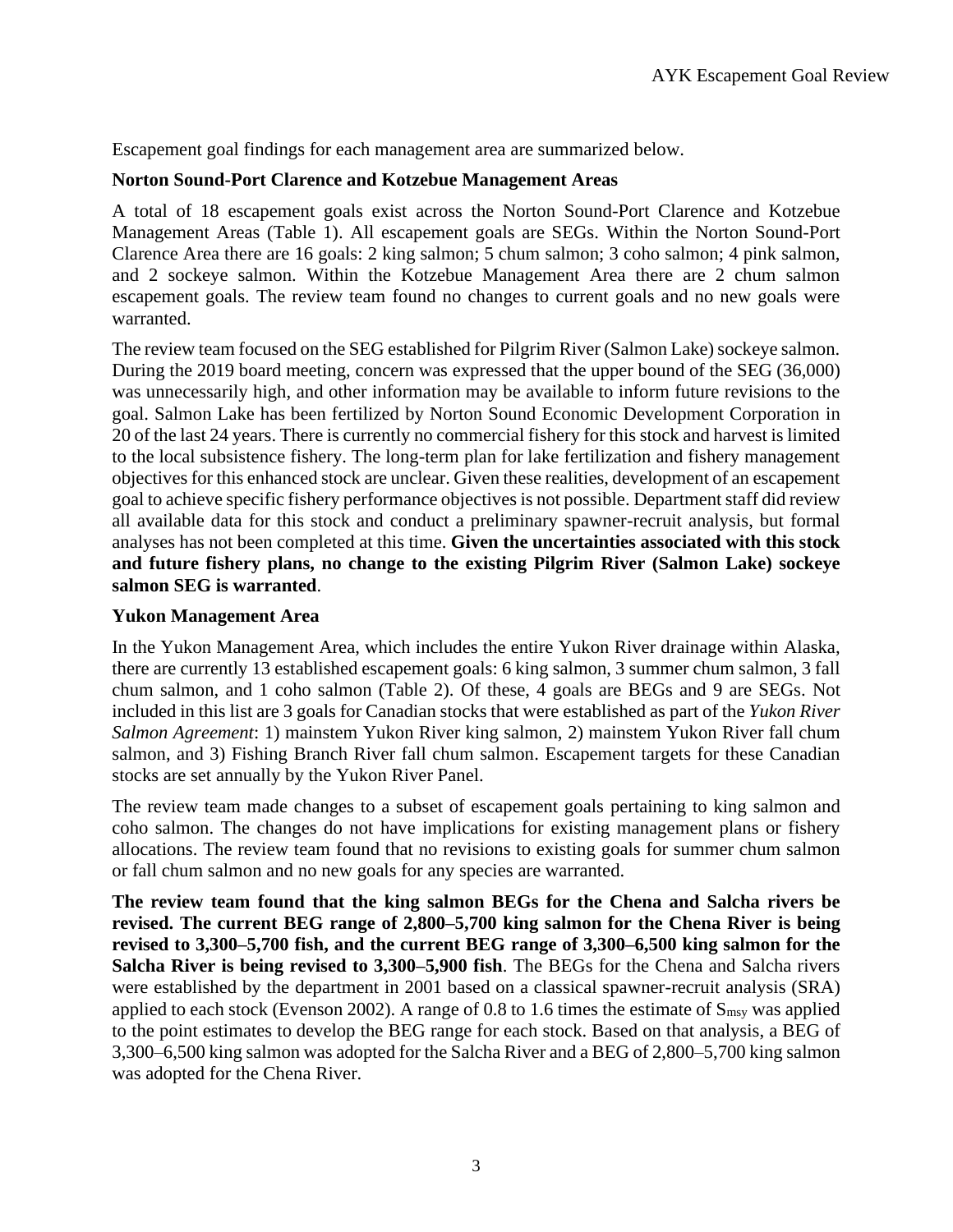During this most recent review, the SRAs for each stock was updated with new data using a statespace model (Fleischman et al. 2013) that simultaneously reconstructs runs and fits a Ricker spawner-recruit model to estimate total return, escapement, recruitment, and describe the production relationship for each stock. Results illustrated a decrease in production over the timeseries of escapements for both the Chena and Salcha river stocks. The Chena and Salcha river BEG changes are consistent with escapement ranges that have relatively high probabilities of maximizing long-term future yields without being too narrow for use as fishery management targets. Given the strong evidence of decreased productivity for both stocks, the committee recognized that maximum yields indicated by this analysis are substantially smaller than the largest yields observed historically, and actual future yields may be less than the model predictions. However, the new BEG ranges are expected to optimize yields across a range of production states.

**The review team found that discontinuing the Delta Clearwater River coho salmon SEG range of 5,200–17,000 fish is warranted.** The existing goal was established in 2005, based on percentiles of historical escapement estimated from boat surveys, and is the only coho salmon escapement goal in the Yukon River drainage. Harvest of coho salmon returning to this system occurs in local sport fisheries and in commercial, personal use, and subsistence fisheries executed in the mainstem Yukon River and Tanana River. Escapement estimates of coho salmon in the Delta Clearwater River are not well correlated with abundance of coho salmon at broader spatial scales within the Yukon River drainage. The review team determined that the survey counts from the Delta Clearwater River provide an unreliable index of coho salmon escapement for the Yukon drainage and is not useful for fisheries management. For these reasons, the goal is being discontinued. The department will continue to monitor escapements to the Delta Clearwater River. The department has secured funding to investigate Yukon River coho salmon spawning distribution using radiotelemetry techniques beginning in 2022. Pending results will inform future coho salmon escapement monitoring activities that may allow for establishing new escapement goals that are useful for informing sustainable fisheries management.

#### **Kuskokwim Management Area**

The Kuskokwim Management Area, which includes the Kuskokwim River and Kuskokwim Bay drainages, currently has 22 established escapement goals: 13 king salmon, 2 chum salmon, 3 coho salmon, and 4 sockeye salmon (Table 3). All escapement goals are SEGs. Within the Kuskokwim River, the review team found no changes to any escapement goals pertaining to chum, sockeye, or coho salmon and no new goals for any species are warranted. Within Kuskokwim Bay, the review team determined that no changes to existing escapement goals and no new goals for any species are warranted.

There are SEGs established for Middle Fork Goodnews River king, chum, sockeye, and coho salmon in Kuskokwim Bay. There is currently no dedicated funding to support weir operations required to assess these goals, and there had been no commercial fishery for any species from 2016–2019. However, a commercial fishery did occur in 2020 and 2021, which has prompted renewed interest in pursuing funding to operate the weir. As such, we decided to retain the goals at this time.

The department undertook a comprehensive review of the 10 goals pertaining to king salmon within Kuskokwim River. This work continued a multi-year effort to improve escapement goals for Kuskokwim River king salmon. Prior to the 2013 board cycle, there were 11 tributary escapement goals for this stock but no clear description of how these goals should be used to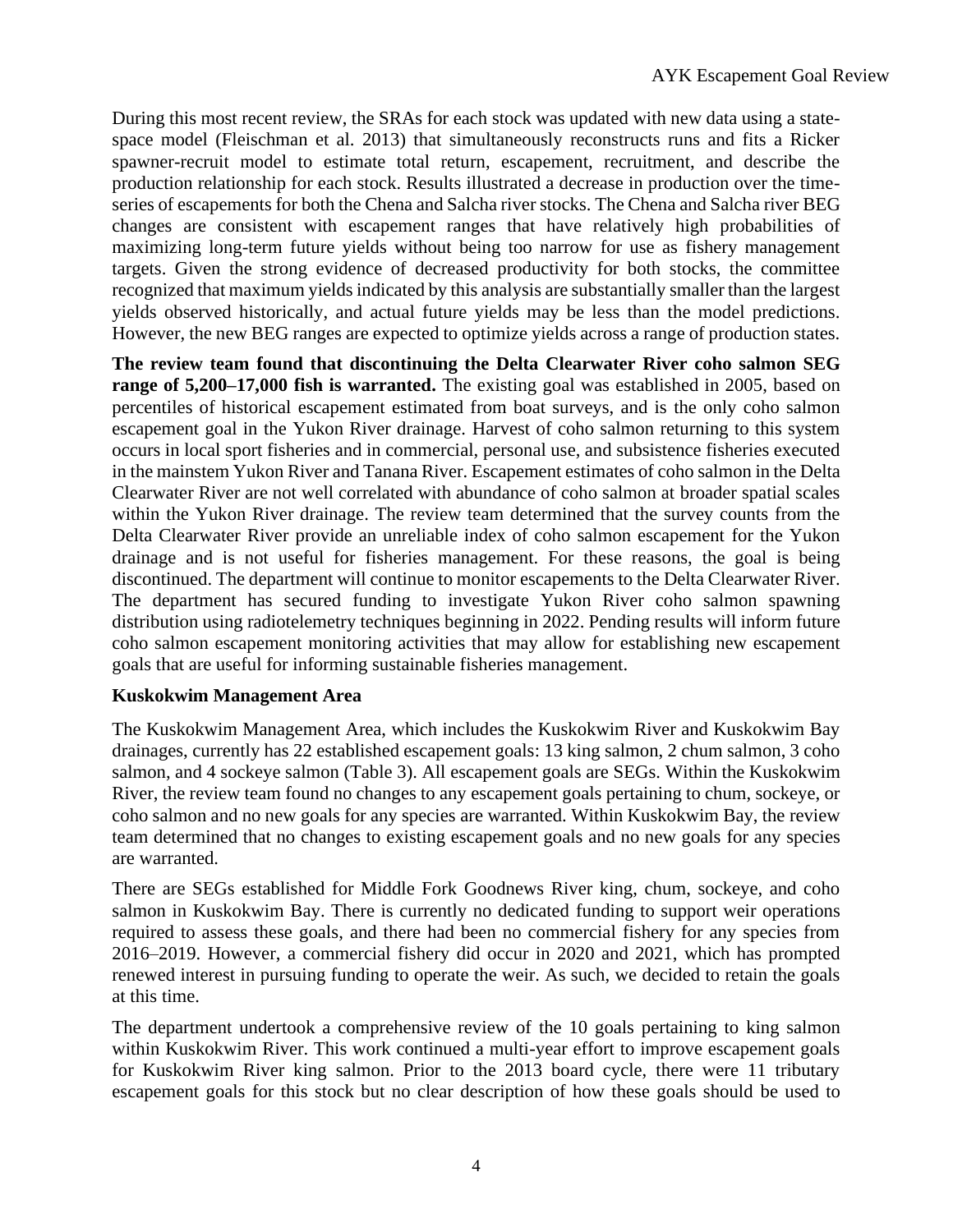inform management actions. In 2013, the department established a drainagewide goal for Kuskokwim River king salmon and took steps to align a subset of tributary goals with the new drainagewide goal. During the 2019 board cycle, the department signaled its plan to evaluate tributary goals and discontinue goals that do not add meaningful information for fisheries management. Most recently, the department updated the drainagewide run reconstruction and spawner-recruit analysis to include all years of available data and evaluated the relationship between drainagewide and tributary escapements. Those results were used to determine that an escapement goal structure representative of the populations which comprise the drainagewide stock, properly scaled with existing fisheries, and useful for informing fishery management actions. **The review team found that no change to the Kuskokwim River king salmon drainagewide escapement goal is warranted.**

**The review team found that discontinuation of 5 Kuskokwim River king salmon SEGs: the Kisaralik, Aniak (mainstem), Salmon (Aniak River drainage), Cheeneetnuk (Swift River drainage), and Gagarayah (Swift River drainage) rivers is warranted.** These tributary escapement goals are all based on aerial survey data. Discontinuing these goals does not have implications for existing management plans or fishery allocations. The review team agreed to discontinue all 5 aerial survey SEGs. These goals are not used for fishery management because there are few (if any) targeted actions taken in mainstem fisheries to predictably control escapement to these specific tributaries. At best, fishery management actions produce predictable escapement outcomes for lower, middle, and headwater tributary groupings. Each group is made up of fish returning to multiple tributaries that share similar run timing patterns and harvest vulnerabilities. The 5 aerial survey goals being discontinued are moderately to strongly correlated with other SEGs that adequately index the lower, middle, and headwater tributaries and are based on higher quality information. As such, these 5 SEGs are redundant.

The review team recognizes the value of the Kuskokwim River king salmon aerial survey program. Annual aerial survey counts provide a cost-effective method to evaluate relative changes in spawning abundance and distribution across a broad geographic scale. Annual aerial survey counts are critical inputs into the Kuskokwim River king salmon run reconstruction model (Larson 2020), used to estimate drainagewide escapement and determine if the drainagewide escapement goal was met. The department is committed to continue annual aerial survey monitoring of approximately 14 tributaries used as model inputs including the 5 tributaries where SEGs are being discontinued.

With discontinuation of these 5 SEGs, the remaining goals for Kuskokwim River king salmon will include a drainagewide goal and 4 tributary goals. The 4 remaining tributary goals provide adequate indices of escapement to broad geographic areas, including: Kwethluk River weir-based SEG (lower river); George River and Kogrukluk River weir-based SEGs (middle river), and Salmon Pitka Fork aerial survey-based SEG (headwaters). These goals are based on high quality information and are useful for guiding fisheries management actions to achieve adequate numbers and geographic distribution of spawners.

#### **Age at Maturity Considerations**

Recent and ongoing studies indicate age at maturity is decreasing in king salmon throughout Alaska, including the AYK Region. Decreases in age at maturity may contribute to decreases in recruits per spawner (i.e., production) at levels that could have implications for setting escapement goals designed to achieve future fishery harvest needs. Recent work (e.g., Ohlberger et al. 2020; Staton et al 2021; Conners et al. *In press*) has begun to shed light on the magnitude of the issue, but the implications of these changes on future production and yield are not clear. Regardless,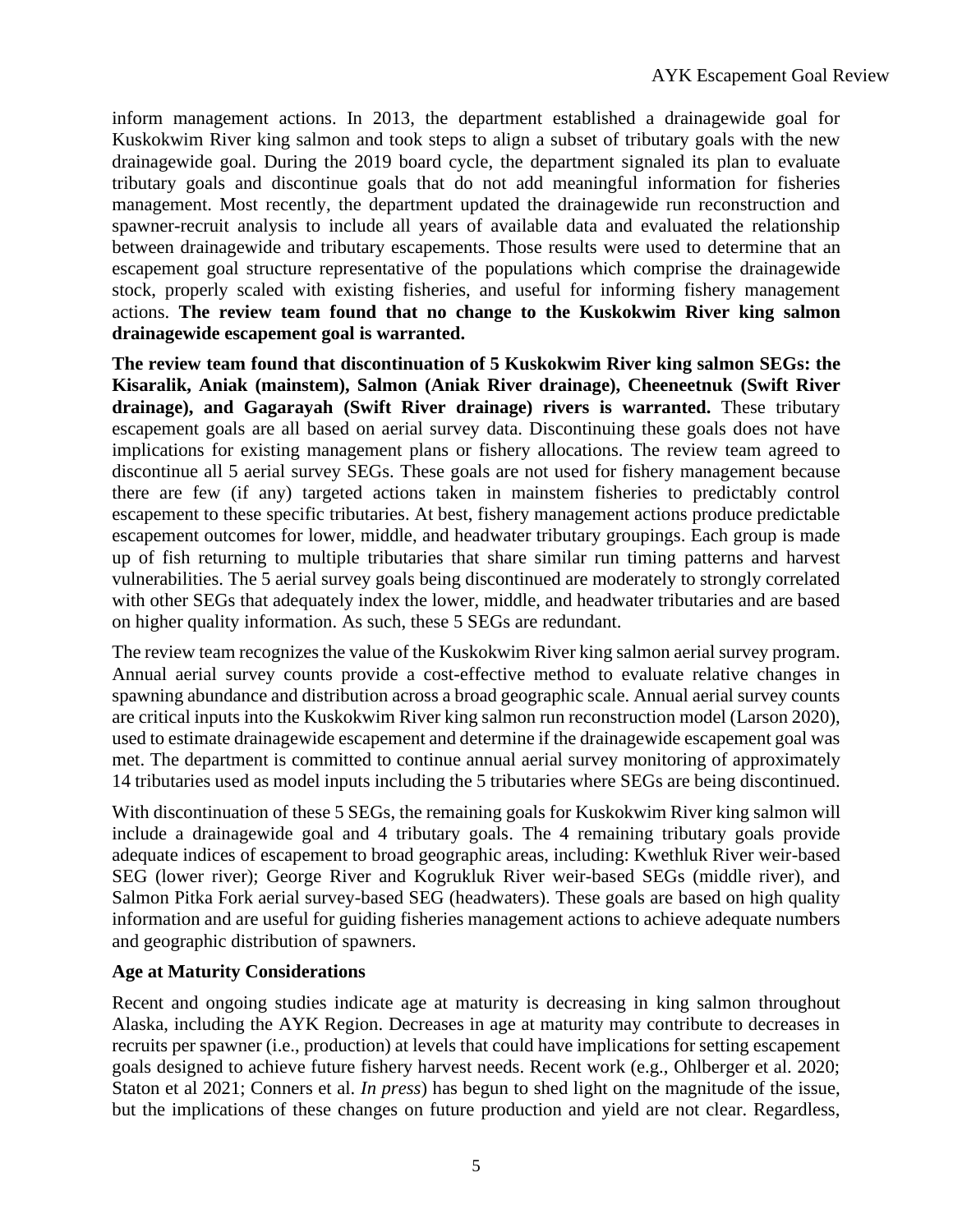declines in king salmon productivity were considered during the AYK escapement goal review cycle, but that consideration included all possible mechanisms as a composite, meaning that potential changes in productivity are reflected in recruit per spawner data considered by the escapement goal review team. In the face of uncertainty, current king salmon escapement goals have been set conservatively (e.g., lower bound of goal set closer to estimate of S<sub>msy</sub> than would otherwise be the case). The department will continue to communicate to the board and the public regarding changes in age, sex and length and other relevant data.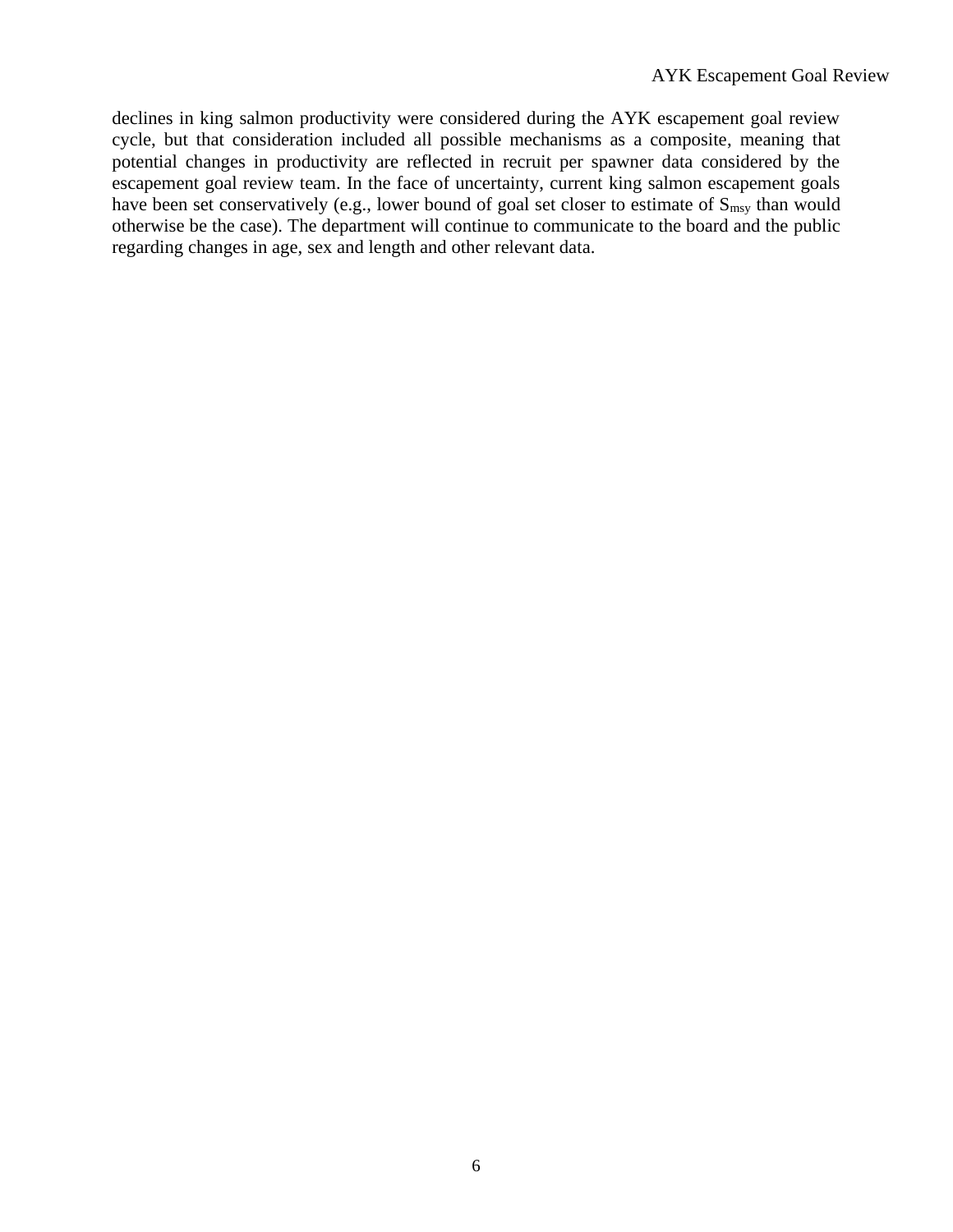## **LITERATURE CITED**

- ADF&G. 2004. Escapement goal review of select AYK Region salmon stocks. Alaska Department of Fish and Game, Regional Information Report No. 3A04-01, Anchorage.
- Brannian, L. K., M. J. Evenson, and J. R. Hilsinger. 2006. Escapement goal recommendations for select Arctic-Yukon-Kuskokwim region salmon stocks, 2007. Alaska Department of Fish and Game, Fishery Manuscript No. 06-07, Anchorage.
- Conitz, J. M., K. G. Howard, and M. J. Evenson. 2012. Escapement goal recommendations for select Arctic-Yukon-Kuskokwim Region salmon stocks, 2013. Alaska Department of Fish and Game, Fishery Manuscript No. 12-07, Anchorage.
- Conitz, J. M., K. G. Howard, and M. J. Evenson. 2015. Escapement goal recommendations for select Arctic-Yukon-Kuskokwim Region salmon stocks, 2016. Alaska Department of Fish and Game, Fishery Manuscript No. 15-08, Anchorage.
- Connors, B.M., Cunningham C., Bradley C.A., Hamazaki T., and Liller, Z.W. *In Press*. Estimates of biological benchmarks for the Canadian-origin Yukon River mainstem Chinook salmon (Oncorhynchus tshawytscha) stock aggregate. DFO Can. Sci. Advis. Sec. Res. Doc. 2021/nnn. vi + 89 p.
- Evenson, M. J. 2002. Optimal production of chinook salmon from the Chena and Salcha rivers. Alaska Department of Fish and Game, Fishery Manuscript Series No. 02-01, Anchorage.
- Fleischman, S. J., M. J. Catalano, R. A. Clark, and D. R. Bernard. 2013. An age-structured statespace stock–recruit model for Pacific salmon (*Oncorhynchus* spp.). Can. J. Fish. Aquat. Sci. 70:401–414.
- Larson, S. 2020. 2019 Kuskokwim River King salmon run reconstruction and 2020 forecast. Alaska Department of Fish and Game, Division of Commercial Fisheries, Regional Information Report 3A20-02, Anchorage.
- Liller, Z. W., and J. W. Savereide. 2018. Escapement goal recommendations for select Arctic-Yukon-Kuskokwim Region salmon stocks, 2019. Alaska Department of Fish and Game, Fishery Manuscript No. 18-08, Anchorage.
- Molyneaux, D. B. and L. K. Brannian. 2006. Review of escapement and abundance information for Kuskokwim Area salmon stocks. Alaska Department of Fish and Game, Fishery Manuscript No. 06-08, Anchorage.
- Ohlberger J., D. E. Schindler, R. J. Brown, J. M.S. Harding, M. D. Adkison, A. R. Munro, L. Horstmann, and J. Spaeder. 2020. The reproductive value of large females: consequences of shifts in demographic structure for population reproductive potential in Chinook salmon. Can. J. Fish. Aquat. Sci. 77(8): 1–10.
- Staton, B. A., M. J. Catalano, S. J. Fleischman and J. Ohlberger. 2021. Incorporating demographic information int spawner-recruit analyses alters biological reference point estimates for a western Alaska salmon population. Can. J. Fish. Aquat. Sci. 78(12): 1755– 1769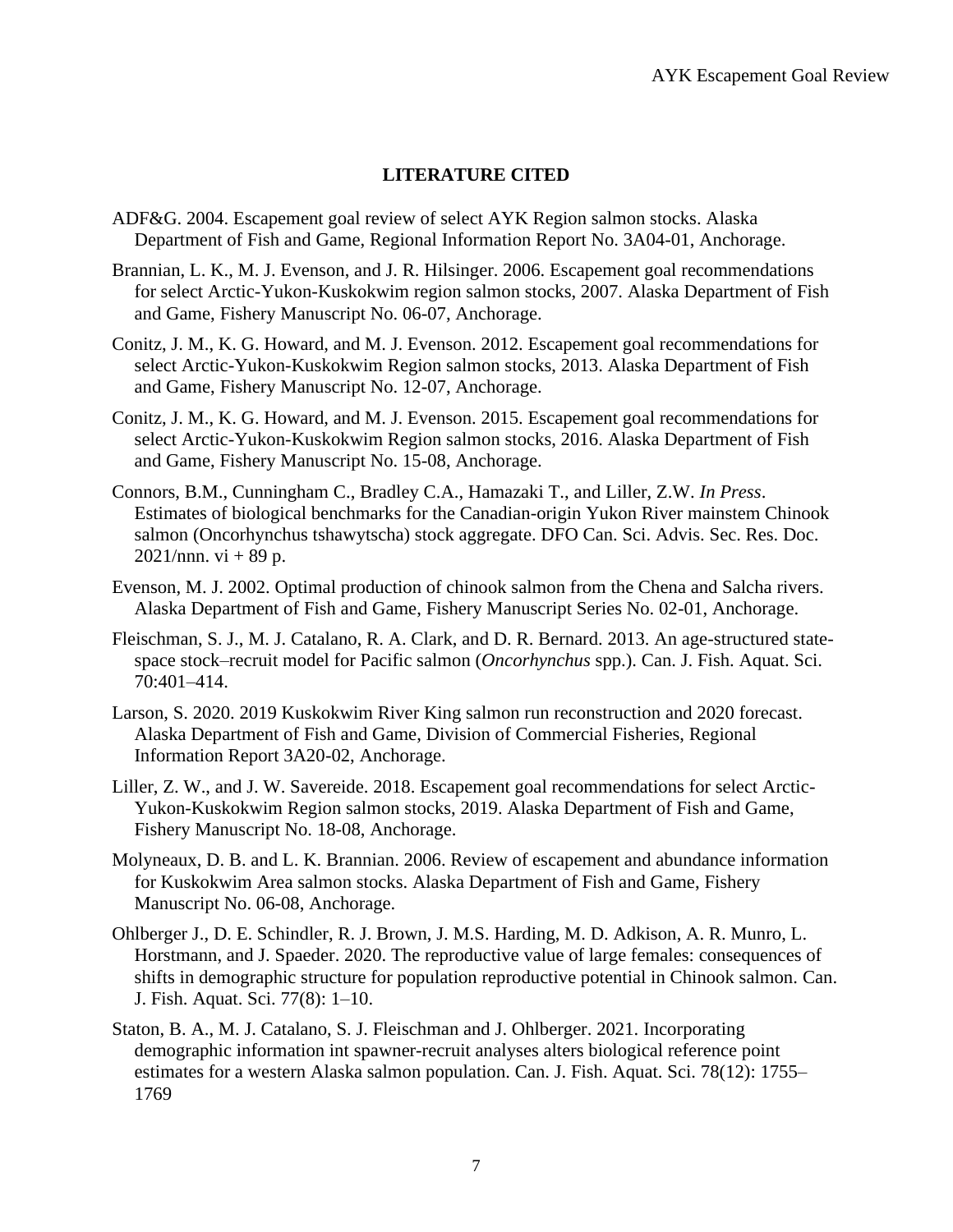Volk, E., M. J. Evenson, and R. A. Clark. 2009. Escapement goal recommendations for select Arctic-Yukon-Kuskokwim Region salmon stocks, 2010. Alaska Department of Fish and Game, Fishery Manuscript No. 09-08, Anchorage.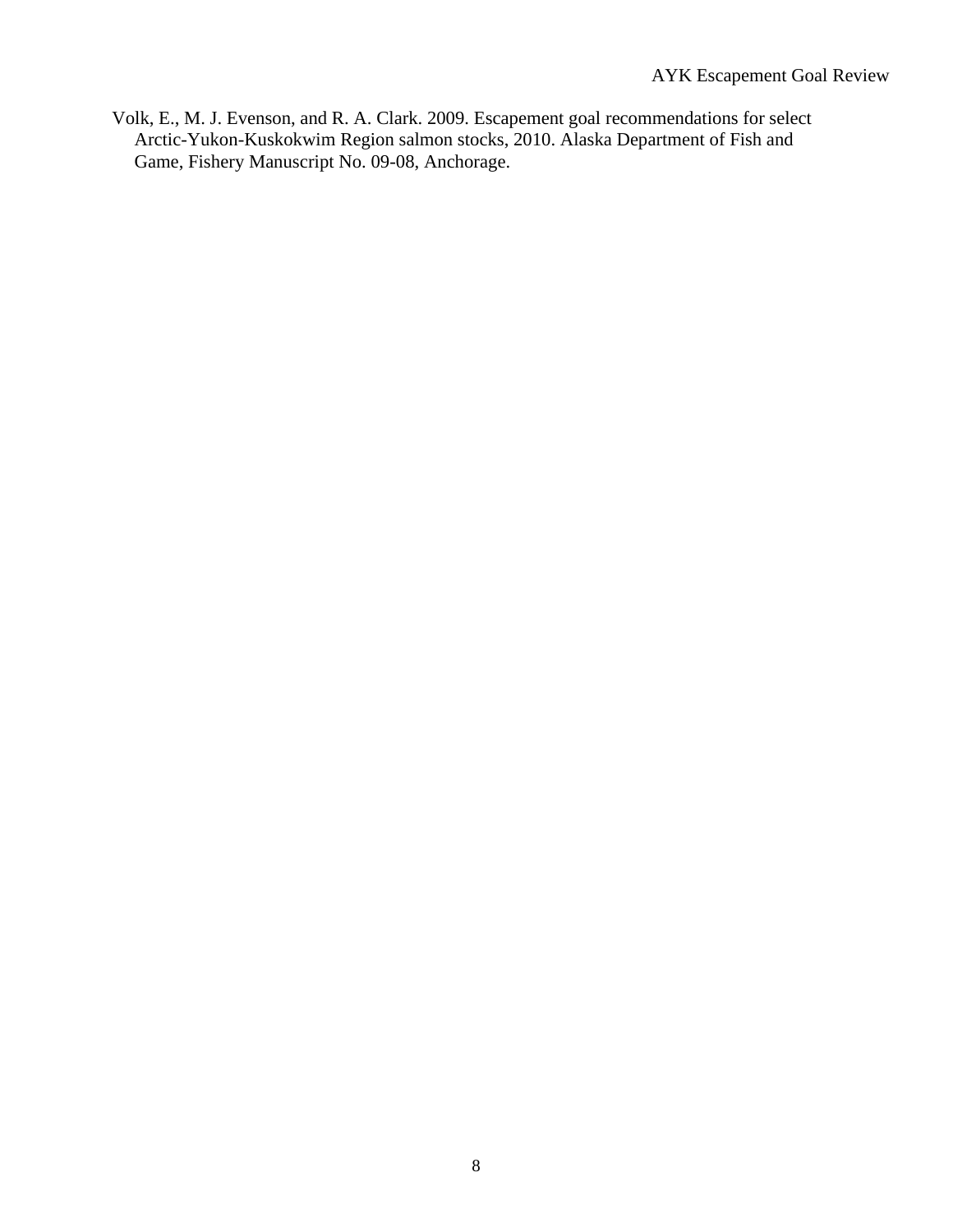|                                      |                      | Current escapement goal |            |                                        | Finding of 2022 escapement goal review |                        |      |
|--------------------------------------|----------------------|-------------------------|------------|----------------------------------------|----------------------------------------|------------------------|------|
| Stock unit                           | Assessment<br>method | Goal                    | Type       | Year<br>established or<br>last revised | Action                                 | New or<br>revised goal | Type |
| <b>Norton Sound/Port Clarence</b>    |                      |                         |            |                                        |                                        |                        |      |
| <b>Management Area</b>               |                      |                         |            |                                        |                                        |                        |      |
| <b>King Salmon</b>                   |                      |                         |            |                                        |                                        |                        |      |
| Kwiniuk River                        | Tower                | >250                    | <b>SEG</b> | 2016                                   | No change                              |                        |      |
| North River <sup>a</sup>             | Tower                | 1,200-2,600             | <b>SEG</b> | 2005                                   | No change                              |                        |      |
| <b>Chum Salmon</b>                   |                      |                         |            |                                        |                                        |                        |      |
| Eldorado River                       | Weir                 | 4,400-14,200            | <b>SEG</b> | 2019                                   | No change                              |                        |      |
| Nome River                           | Weir                 | 1,600-5,300             | <b>SEG</b> | 2019                                   | No change                              |                        |      |
| <b>Snake River</b>                   | Tower/weir           | 2,000-4,200             | <b>SEG</b> | 2019                                   | No change                              |                        |      |
| <b>Kwiniuk River</b>                 | Tower                | 9,100-32,600            | <b>SEG</b> | 2019                                   | No change                              |                        |      |
| <b>Tubutulik River</b>               | Peak aerial survey   | 3,100-9,900             | <b>SEG</b> | 2019                                   | No change                              |                        |      |
| <b>Coho Salmon</b>                   |                      |                         |            |                                        |                                        |                        |      |
| Kwiniuk River                        | Peak aerial survey   | $650 - 1,300$           | <b>SEG</b> | 2005                                   | No change                              |                        |      |
| Niukluk River/Ophir Creek            | Peak aerial Survey   | 750-1,600               | <b>SEG</b> | 2016                                   | No change                              |                        |      |
| North River <sup>a</sup>             | Peak aerial Survey   | $550 - 1,100$           | <b>SEG</b> | 2005                                   | No change                              |                        |      |
| <b>Pink Salmon</b>                   |                      |                         |            |                                        |                                        |                        |      |
| Kwiniuk River (all years)            | Tower                | >8,400                  | <b>SEG</b> | 2005                                   | No change                              |                        |      |
| Nome River (even year)               | Weir                 | >13,000                 | <b>SEG</b> | 2005                                   | No change                              |                        |      |
| Nome River (odd year)                | Weir                 | >3,200                  | <b>SEG</b> | 2005                                   | No change                              |                        |      |
| North River <sup>a</sup> (all years) | Tower                | >25,000                 | <b>SEG</b> | 2005                                   | No change                              |                        |      |
| <b>Sockeye Salmon</b>                |                      |                         |            |                                        |                                        |                        |      |
| Pilgrim River (Salmon Lake)          | Weir                 | 6,800-36,000            | <b>SEG</b> | 2019                                   | No change                              |                        |      |
| <b>Glacial Lake</b>                  | Peak aerial survey   | $800 - 1,600$           | <b>SEG</b> | 2005                                   | No change                              |                        |      |
| Kotzebue Management Area             |                      |                         |            |                                        |                                        |                        |      |
| <b>Chum Salmon</b>                   |                      |                         |            |                                        |                                        |                        |      |
| Noatak / Eli / Kelly rivers          | Peak aerial survey   | 43,000-121,000          | <b>SEG</b> | 2019                                   | No change                              |                        |      |
| Upper Kobuk / Selby rivers           | Peak aerial survey   | 12,000-32,100           | <b>SEG</b> | 2019                                   | No change                              |                        |      |

Table 1.–Summary of 2022 salmon escapement goal changes for Norton Sound/Port Clarence and Kotzebue Management Areas.

<sup>a</sup> Unalakleet River drainage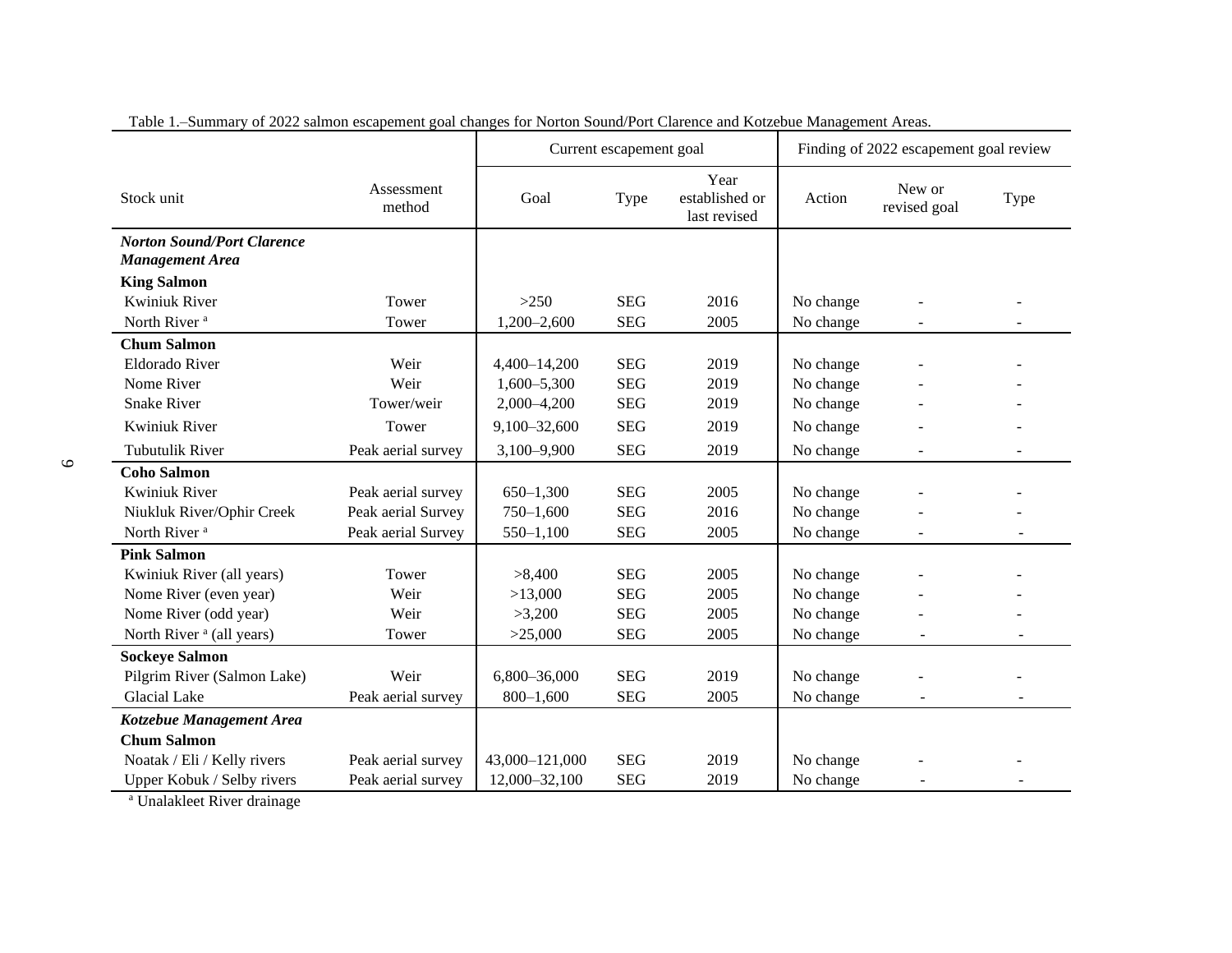Table 2.–Summary of 2022 salmon escapement goal changes for the Yukon Management Area.

|                               |                                      | Current escapement goal |            |                                        |             | Finding of 2022 escapement goal review |            |  |
|-------------------------------|--------------------------------------|-------------------------|------------|----------------------------------------|-------------|----------------------------------------|------------|--|
| Stock unit                    | Assessment<br>method                 | Goal                    | Type       | Year<br>established or<br>last revised | Action      | New or<br>revised goal                 | Type       |  |
| <b>King salmon</b>            |                                      |                         |            |                                        |             |                                        |            |  |
| Andreafsky River (East Fork)  | Weir                                 | 2,100-4,900             | <b>SEG</b> | 2010                                   | No change   |                                        |            |  |
| Andreafsky River (West Fork)  | Peak aerial survey                   | $640 - 1,600$           | <b>SEG</b> | 2005                                   | No change   |                                        |            |  |
| Nulato River (forks combined) | Peak aerial survey                   | $940 - 1.900$           | <b>SEG</b> | 2005                                   | No change   |                                        |            |  |
| Anvik River                   | Peak aerial survey                   | $1,100-1,700$           | <b>SEG</b> | 2005                                   | No change   |                                        |            |  |
| Chena River                   | Tower/sonar                          | 2,800-5,700             | <b>BEG</b> | 2001                                   | Revise      | $3,300 - 5,700$                        | <b>BEG</b> |  |
| Salcha River                  | Tower/sonar                          | 3,300-6,500             | <b>BEG</b> | 2001                                   | Revise      | 3,300-5,900                            | <b>BEG</b> |  |
| <b>Chum Salmon, Summer</b>    |                                      |                         |            |                                        |             |                                        |            |  |
| Yukon River Drainage          | Run<br>Reconstruction <sup>a</sup>   | $500,000-$<br>1,200,000 | <b>BEG</b> | 2016                                   | No change   |                                        |            |  |
| East Fork Andreafsky River    | Weir                                 | >40,000                 | <b>SEG</b> | 2010                                   | No change   |                                        |            |  |
| <b>Anvik River</b>            | Sonar                                | 350,000-700,000         | <b>BEG</b> | 2005                                   | No change   | $\overline{\phantom{a}}$               |            |  |
| <b>Chum Salmon, Fall</b>      |                                      |                         |            |                                        |             |                                        |            |  |
| Yukon River Drainage          | Run<br>Reconstruction <sup>a,b</sup> | 300,000-600,000         | <b>SEG</b> | 2010                                   | No change   |                                        |            |  |
| Delta River                   | Foot surveys                         | 7,000-20,000            | <b>SEG</b> | 2019                                   | No change   |                                        |            |  |
| Teedriinjik (Chandalar River) | Sonar                                | 85,000-234,000          | <b>SEG</b> | 2019                                   | No change   |                                        |            |  |
| <b>Coho Salmon</b>            |                                      |                         |            |                                        |             |                                        |            |  |
| Delta Clearwater River        | Boat survey                          | 5,200-17,000            | <b>SEG</b> | 2005                                   | Discontinue |                                        |            |  |

<sup>a</sup> Run reconstruction is conducted postseason and uses a model to estimate total return from a variety of harvest and escapement monitoring projects.

<sup>b</sup> This goal includes all Alaskan and Canadian stocks.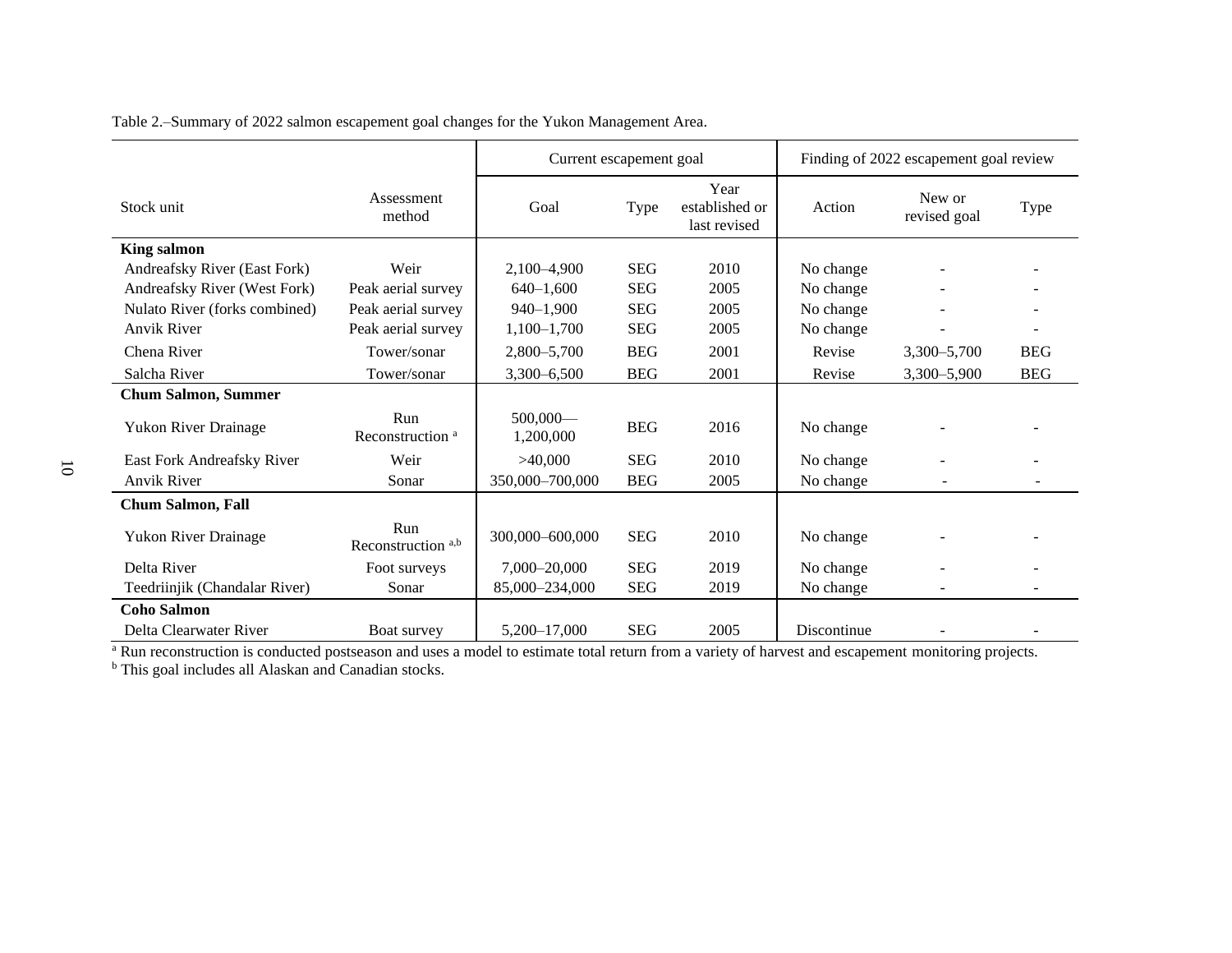Table 3.–Summary of 2022 salmon escapement goal changes for the Kuskokwim Management Area

|                                        |                                    | Current escapement goal |            |                                        |             | Finding of 2022 escapement goal review |      |  |
|----------------------------------------|------------------------------------|-------------------------|------------|----------------------------------------|-------------|----------------------------------------|------|--|
| Stock unit                             | Assessment<br>method               | Goal                    | Type       | Year<br>established or<br>last revised | Action      | New or<br>revised goal                 | Type |  |
| <b>King salmon</b>                     |                                    |                         |            |                                        |             |                                        |      |  |
| <b>Kuskokwim River and tributaries</b> |                                    |                         |            |                                        |             |                                        |      |  |
| Kuskokwim River                        | Run<br>Reconstruction <sup>a</sup> | 65,00-120,000           | <b>SEG</b> | 2013                                   | No change   |                                        |      |  |
| Aniak River                            | Peak aerial survey                 | 1,200-2,300             | <b>SEG</b> | 2005                                   | Discontinue |                                        |      |  |
| Cheeneetnuk River                      | Peak aerial survey                 | $340 - 1,300$           | <b>SEG</b> | 2005                                   | Discontinue |                                        |      |  |
| Gagarayah River                        | Peak aerial survey                 | $300 - 830$             | <b>SEG</b> | 2005                                   | Discontinue |                                        |      |  |
| George River                           | Weir                               | 1,800-3,300             | <b>SEG</b> | 2013                                   | No change   |                                        |      |  |
| Kisaralik River                        | Peak aerial survey                 | $400 - 1,200$           | <b>SEG</b> | 2005                                   | Discontinue |                                        |      |  |
| Kogrukluk River                        | Weir                               | 4,800-8,800             | <b>SEG</b> | 2013                                   | No change   |                                        |      |  |
| Kwethluk River                         | Weir                               | $4,100 - 7,500$         | <b>SEG</b> | 2013                                   | No change   |                                        |      |  |
| Pitka Fork Salmon River                | Peak aerial survey                 | $470 - 1,600$           | <b>SEG</b> | 2005                                   | No change   |                                        |      |  |
| Salmon River (Aniak Drainage)          | Peak aerial survey                 | $330 - 1,200$           | <b>SEG</b> | 2005                                   | Discontinue |                                        |      |  |
| <b>Kuskokwim Bay</b>                   |                                    |                         |            |                                        |             |                                        |      |  |
| <b>Kanektok River</b>                  | Peak aerial survey                 | $3,900 - 12,000$        | <b>SEG</b> | 2016                                   | No change   |                                        |      |  |
| Middle Fork Goodnews River             | Weir                               | 1,500-3,600             | <b>SEG</b> | 2019                                   | No change   |                                        |      |  |
| North Fork Goodnews River              | Peak aerial survey                 | $640 - 3,300$           | <b>SEG</b> | 2005                                   | No change   | $\sim$                                 |      |  |
| <b>Chum Salmon</b>                     |                                    |                         |            |                                        |             |                                        |      |  |
| <b>Kuskokwim River and tributaries</b> |                                    |                         |            |                                        |             |                                        |      |  |
| Kogrukluk River                        | Weir                               | 15,000-49,000           | <b>SEG</b> | 2005                                   | No change   |                                        |      |  |
| <b>Kuskokwim Bay</b>                   |                                    |                         |            |                                        |             |                                        |      |  |
| Middle Fork Goodnews River             | Weir                               | >12,000                 | <b>SEG</b> | 2005                                   | No change   |                                        |      |  |

-continued-